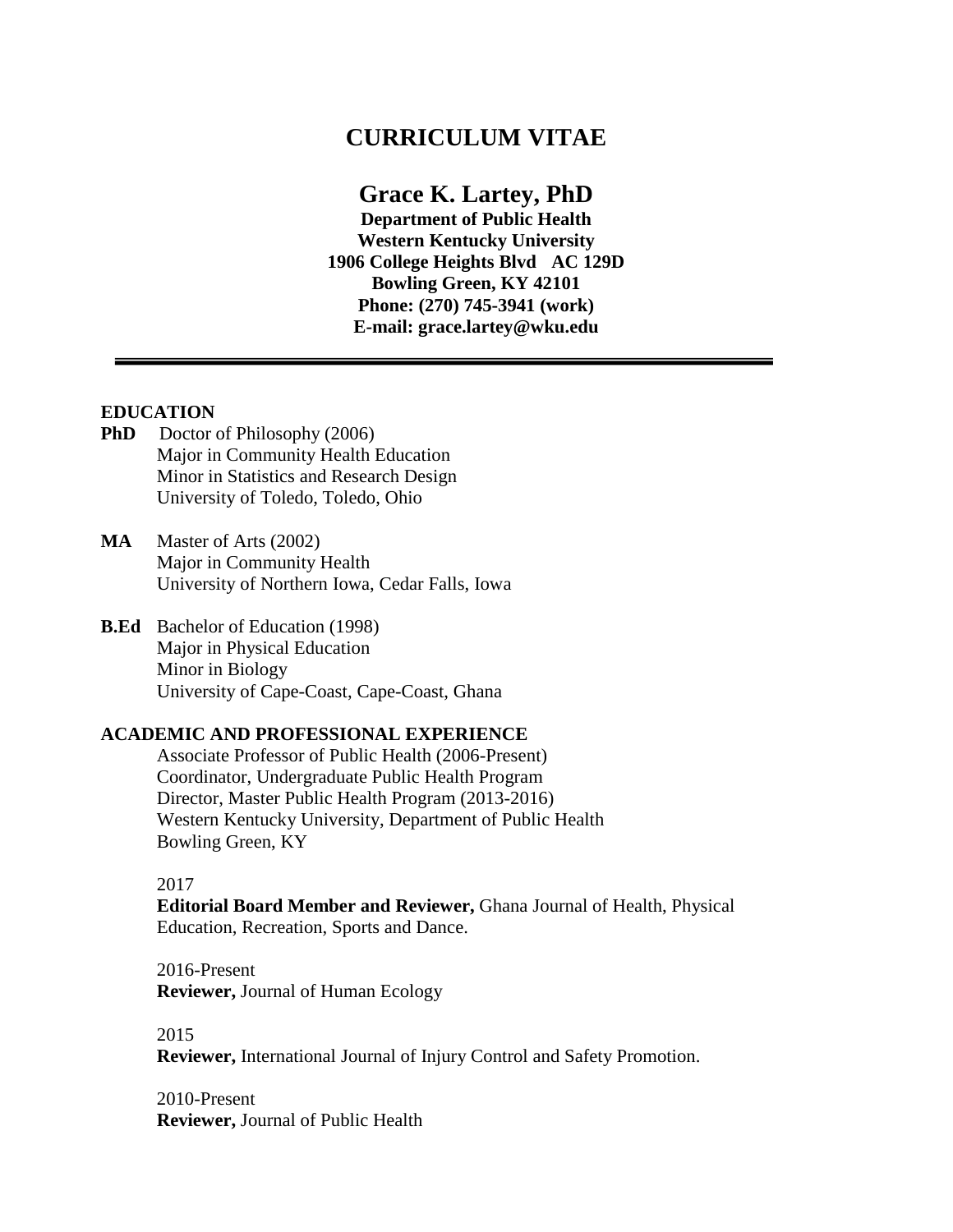Lartey 2

2005-Present **Reviewer,** Journal of School Health

June-December 2010 **Reviewer and Subject Matter Expert** (Benjamin Cummings) Developed test bank for Donatelle's *Access to Health* textbook.

August 2009-Present **Reviewer and Area9 Subject Matter Expert** (McGrawHill-Education)

June 2005-July 2006 **Injury Prevention Specialist,** Toledo Children's Hospital, Toledo, OH

2004-2005 **Doctoral Graduate Teaching Assistant**, University of Toledo, Toledo, OH

#### 2004

**Reviewer,** Carol M. White Physical Education Grant Program Competition.

#### 2002-2004

**Teaching/Research Assistant**, University of Toledo

2000-2002 **Research Assistant**, University of Northern Iowa, IA

1998-1999 **High School Teacher,** Ghana

#### **FIELD EXPERIENCE**

Summer 2003

**Health Educator,** Operation Crossroads Africa, Ghana medical/health education team. **Guest Speaker,** Hispanic and Latino Round Table Monthly Forum. Sponsored by the YWCA of Black Hawk County, Iowa.

2001-2002 **Health Education Practicum** University of Northern Iowa, Cedar Falls, IA.

# **CERTIFICATIONS, HONORS & AWARDS**

2017 CHHS Engagement Award 2017 Sigma Theta Tau International Honor Society of Nursing Friend of Nursing Award 2017 African Students Union Guardian of the Year 2016 US Dept. of Education International Education Week: The Bigger Picture-Public Health from Global Perspective 2016 Epsilon Zeta Chapter of Alpha Kappa Alpha Sorority, Inc Health Advocate Award 2015 WKU "You Made A Difference" Recognition 2014 Alpha Delta Pi Favorite Professor Award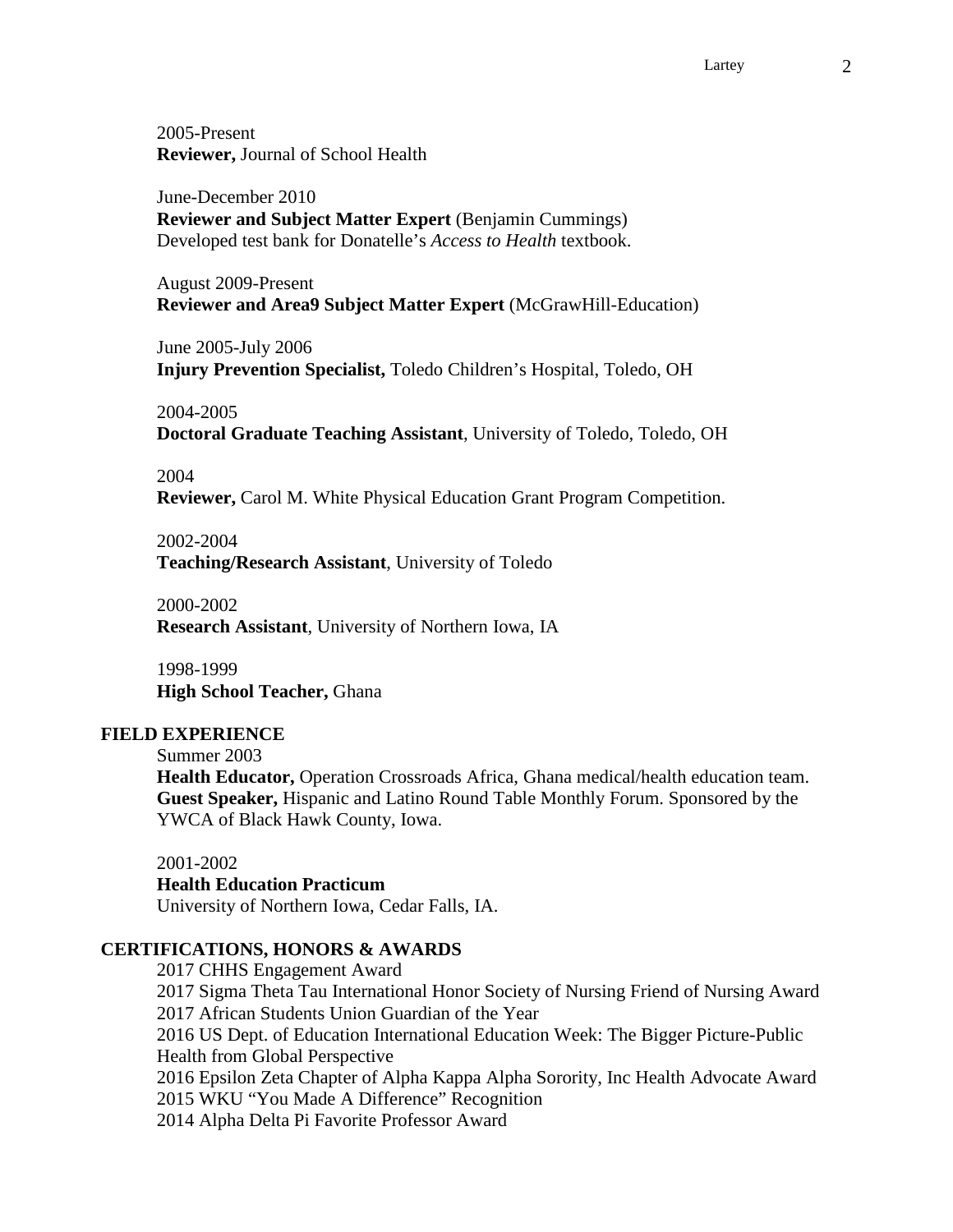2014 University Outstanding Faculty Award for Student Advisement 2014 Sara C. Stice Award for Health Education, Kentucky Public Health Association 2014 CHHS Outstanding Faculty Award for Student Advisement 2011 Master Advisor Certificate, Western Kentucky University 2002-2005 Granted full Doctoral Assistantship**,** The University of Toledo, Toledo, OH. 2000-2002 Granted full Graduate Assistantship**,** University of Northern Iowa, Cedar Falls, IA. 1998 First Class Honors, University of Cape-Coast, Ghana.

# **SCHOLARLY ACTVITIES**

# **SCHOLARSHIPS AND GRANTS**

2016

University of Kentucky Grant. Watkins, C., Macy, G., Golla, V., **Lartey, G.** & Basham, J. (2016). Total Worker Health in Rural Workplaces: Challenges of Implementation and Follow-up. (\$12,000.00). Awarded

Watkins, C., Macy, G., Golla, V. & **Lartey, G.** (2016).

Integration of Health Promotion and Health Protection in Workplaces Located in a Rural State: Challenges and Implementation of Interventions. (\$21,127). Not funded.

## 2013

**Kentucky Worksite Wellness Assessment Grant: (CDC Cooperative Agreement 2B01DP009022-13) Partner with the Kentucky Department for Public Health.** Watkins, C., Golla, V., **Lartey, G.** & Macy, G. (2013). Kentucky worksite wellness assessment. Coinvestigator. (\$21,375.00). Awarded.

# 2011

**Kentucky Organ Donor Affiliates Grant**. Bonaguro, J., Nagy, C., English, G., **Lartey, G.** & Macy, G. Evaluation of Life is Cool Program. (\$24,309.00). Awarded.

# 2008

**NOISH Grant**. Jones, S., **Lartey, G.,** Golla, V., Gates, D. Farmers and hearing impairment. Co-investigator. (\$361,594). Not awarded.

# 2008

NORA II Grant. Watkins, C. & **Lartey, G.** Kentucky Workers' Perception; Environmental factors influencing obesity. Co-investigator (\$8,000). Not awarded.

# 2007

**College of Health and Human Services Faculty Award; \$1,500** to study health departments' activities in promoting motor vehicle safety. Awarded.

# 2007

**Junior Faculty Scholarship; \$4,000** to investigate the factors that influence the health promotion behaviors of International Students. Awarded.

2005-2006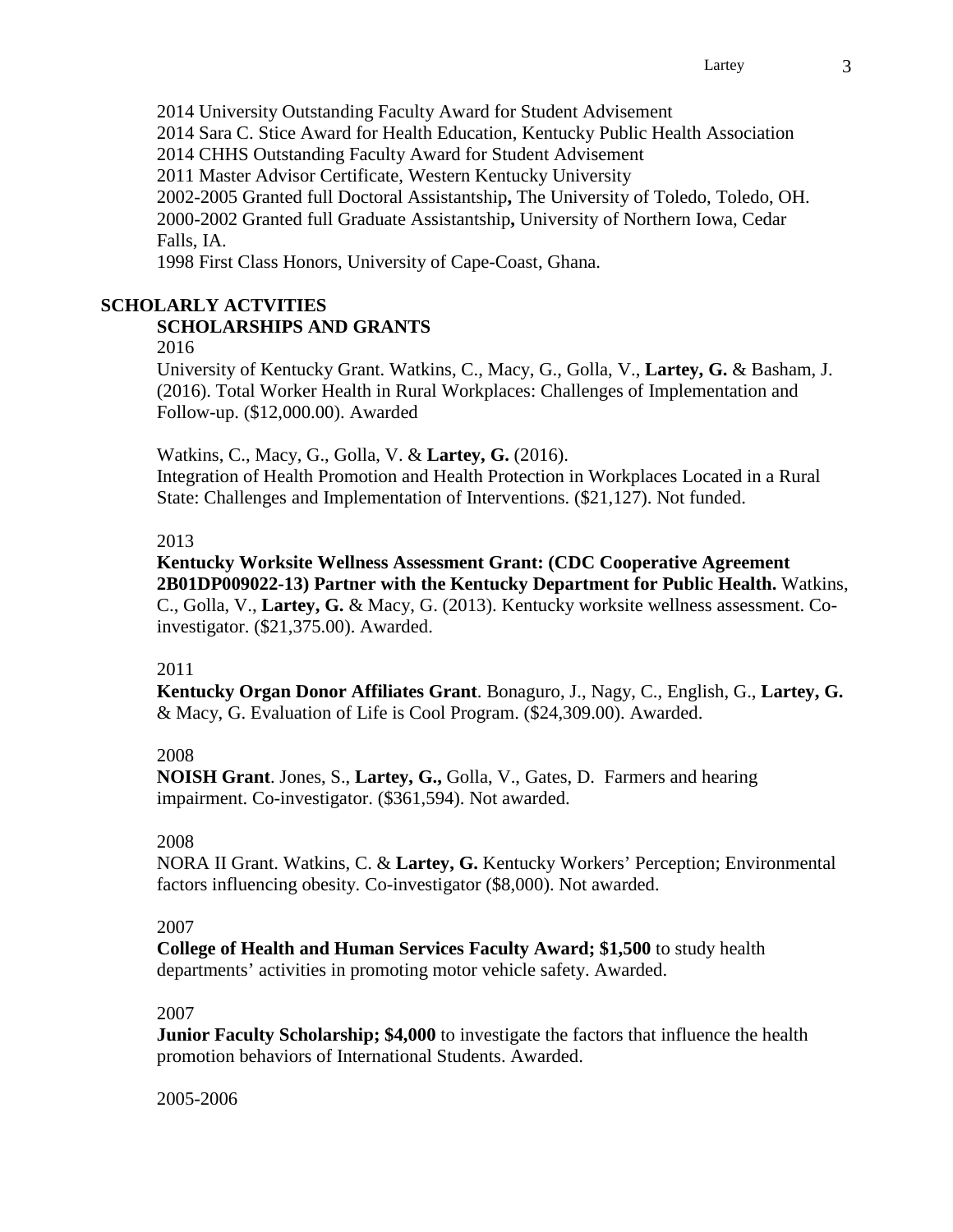- **Ohio Department of Natural Resources; \$5,000** to promote water safety among children within the Greater Toledo Area. Awarded.
- **Rotary Club grant; \$800** to promote bicycle safety among children in the Greater Toledo Area. Awarded.

### **PUBLICATIONS**

## **Refereed Articles**

**Lartey, G.,** Wright, D., & Sturgeon, L. (2016). School Nurses' Knowledge and Attitudes regarding CAM Therapies. Accepted for publication. Journal of School Nursing.

Watkins, C., Macy, G., Golla, V., Lartey, G. & Basham, J. (2017). The "Total Worker Health" concept: A case study in a rural workplace. Journal of Occupational and Environmental Medicine. doi: 10.1097/JOM.0000000000001273

Macy, G., Watkins, C., Lartey, G., & Golla, V. (2017). Depression in the workplace: pilot study using the CDC Health Scorecard. International Journal of Workplace Health Management, 32(1): 3-13.

Macy, G., Noland, M., **Lartey,** G., Nagy, C., Bonaguro, J. & English (2016). Using the Theory of Planned Behavior to predict intentions to register as organ donors in future. *Transplant Journal of Australasia,* 25(3): 18-21.

Macy, G., Watkins, C., Lartey, G., & Golla, V. (2016). Depression in the workplace: A statewide assessment using the CDC Health Scorecard. International Journal of Workplace Health Management. (Accepted for publication).

Sturgeon, L., Wright, D., Jones, S., Bormann. L, House, S. & **Lartey, G.** (2016). Dangerous Waters: An Exploration of Bathing Procedures in Kentucky's Acute & Long Term Care Facilities. Kentucky Nurse, *64 (4).*

Watkins, C., Macy, G., **Lartey, G.** & Golla, V. (2016). Kentucky Worksite health promotion 2014 Survey results. International Journal of Workplace Health Management, *9 (4): 398-410.*

Macy, G., Noland, M., English, G., Bonaguro, J., Nagy, C. & **Lartey, G.** (2015). Life is Cool: Introduction to Organ Donation and Transplant. Journal of Health Education Teaching Techniques, 2*(2)*:41-54.

Macy, G., Nagy, C., Bonaguro, J., English, G., Noland, M. & **Lartey, G.** (2014). Evaluation of the Life is Cool Program. Transplant Journal of Australia, 23*(1):*15-20.

Michimi, Aki, Ellis-Griffith, G., **Lartey, G.,** Ellis-Griffith, C. & Hunt M. (2013). Variability between self-reported diabetes and measured glucose among mobile diabetes screening participants in South Central Kentucky. Primary Care Diabetes, *8(1)*:31-38.

Abell, C., Jones, M. S., Williams, D. & **Lartey, G.** (2013). Measurement of Critical Thinking for the RN to BSN Student. *Kentucky Nurse, 61(3).*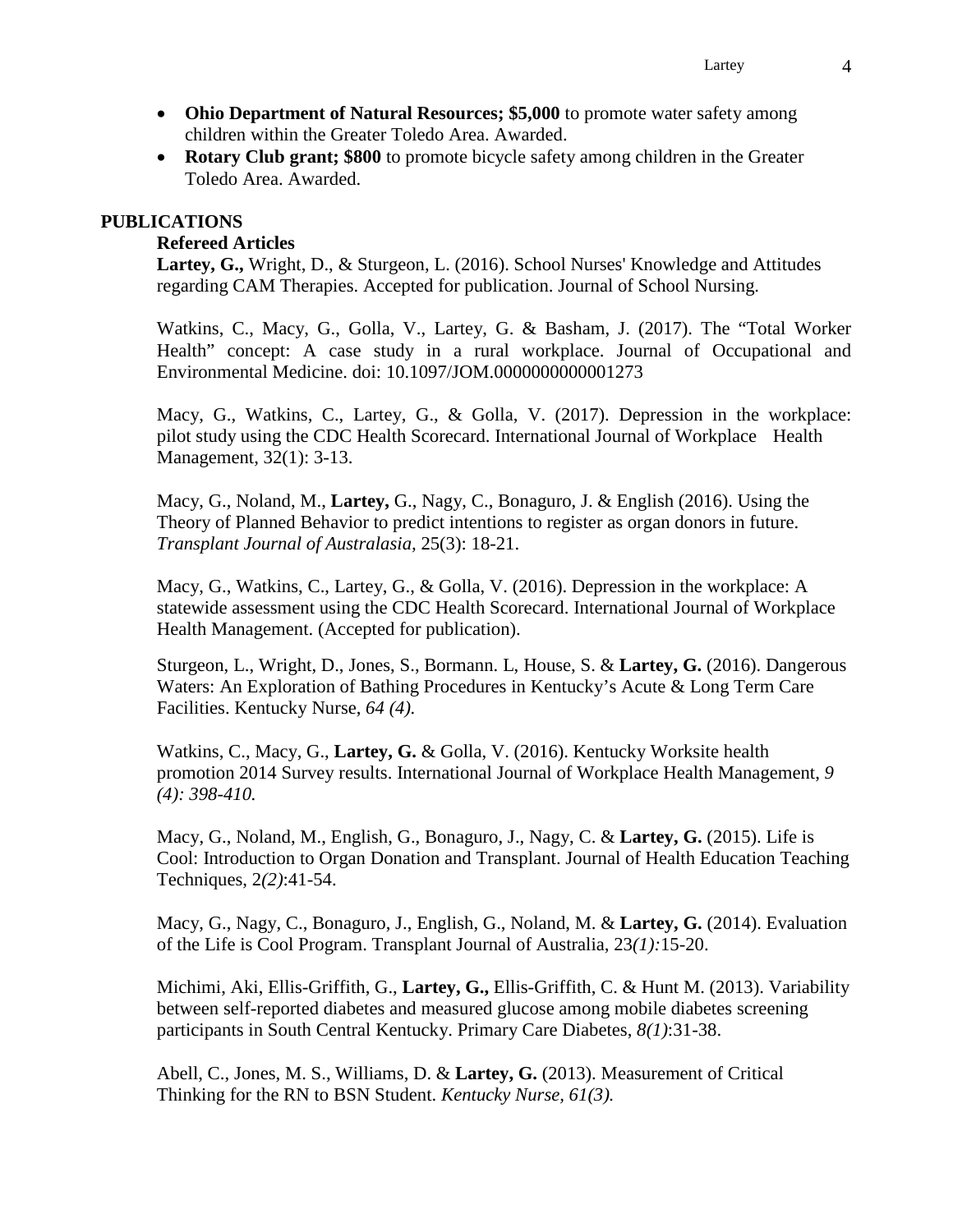Ibrahimou, B., Hamisu, S., English, G., Anozie, C., **Lartey, G.** & Dagne, G. (2012). The risk of mortality among twins in weekend vs. weekday births: A population-based study. *Archives of Gynecology and Obstetrics, 286*, 1349-1355.

Mishra, S., Thind, H. K., Gokarakonda, S. B., **Lartey, G.,** Watkins, C., & Chahal, M. (2011). Second-hand smoke on a university campus in a tobacco-state: perceptions and attitudes of faculty, staff and students. *International Journal of Health Research*, *4*(1):21-27.

**Lartey, G. K.,** Mishra, S., Odonwodo, D. E., Chitalu, C., Chafatelli, A. (2009). Factors Influencing the Health Behaviors of International Students at a University. *International Journal of Health Research, 2*, 131-138 (e224, 27-34).

**Lartey, G.**, Habib, F., Ranapurwala, S., & Bowles, T. (2008). Health departments' activities in promoting motor vehicle safety among children. *American Journal of Health Studies*, *23,* 124-129.

Watkins, C., **Lartey, G.** & Golla, V. (2008). Workers' perception: Environmental factors influencing obesity at the workplace. *American Journal of Health Studies, 23,* 74-80.

**Lartey, G. K.,** Price, J. H., Telljohann, S., Dake, J., & Yingling, F. (2007). Primary grade teachers' perceptions and practices regarding pedestrian safety education. *Journal of School Health, 77,* 265-272.

**Lartey, G. K., Telljohann, S., & Price, J. H. (2007). State mandated school bus safety** education on the teaching of bus safety education. *American Journal of Health Studies, 21,* 115-121.

Hendershot, C., Dake, J. A., Price, J. H., & **Lartey, G. K.** (2006). Elementary school nurses' perceptions of student bullying. *The Journal of School Nursing, 22*, 229-236.

**Lartey, G. K.** (2002). Factors influencing the health behaviors of International students at the University of Northern Iowa (unpublished masters' thesis).

Wilson, S. C., Davis, T. M., & **Lartey, G. K**. (2001). An epidemic of micro scooter injuries. *Pursuit, 3,* 8-9.

Rich, M., **Lartey, G. K.**, & Bienfang, N. (June, 2002). Perception of Iowa Recycling Association members on association's activities. *I! Recycle,* 4.

#### **Books**

**Lartey, G.** & Balch, L. A. (2012). *Test bank* for Donatelle's Access to Health (12 ed.). Boston: Benjamin Cummings.

# **Technical Report**

Nagy, C., Macy, G., Bonaguro, J., English, G. & **Lartey, G.** (2012). Evaluation of the Life is Cool Program.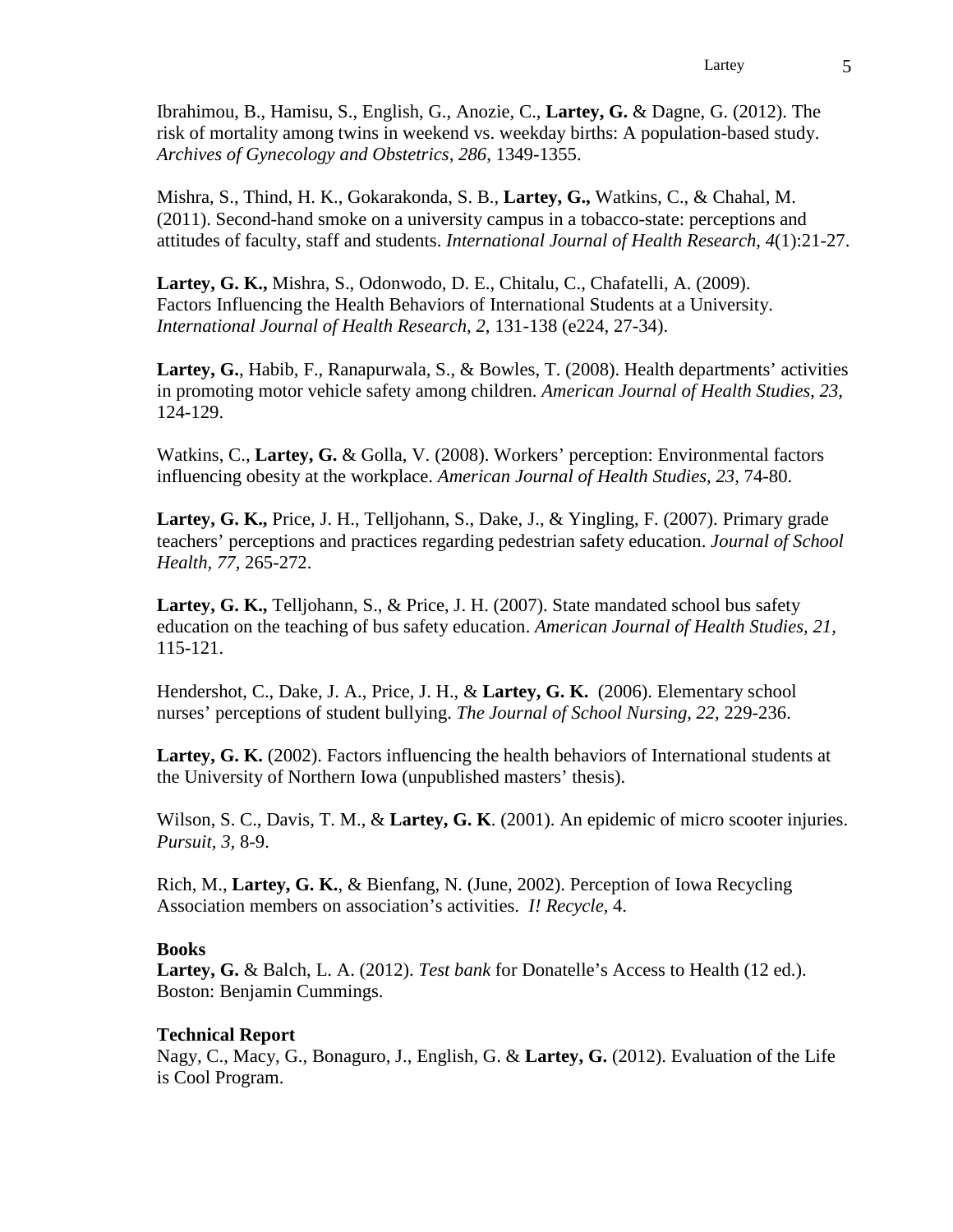#### **RESEARCH IN PROGRESS**

Smith, L., Main, E. & **Lartey, G.** (2018). Kentucky House Bill 1 Impact on Prescribing Practices of Advance Practice Registered Nurses, Physicians, and Dentists.

Wright, D., Sturgeon, L., **Lartey, G.,** Jones, S., Bormann, L., & House, S. (2018). A Descriptive Study of Bath Practices and Procedures in U.S. Acute Care Facilities

Sturgeon, L., Wright, D., **Lartey, G.** & Jones, S. (2018). Assessment of Bathing Protocols in Acute Care Hospitals in Rhode Island.

#### **THESIS AND DISSERTATIONS**

Co-Chair for Chika Ejike's dissertation. Ejike, C., Capps, R., **Lartey, G.,** & Ciochetty, D. (2016). The influence of culture on the use of healthcare services by refugees in Southcentral Kentucky: A mixed study. Third reader for Abbigail Pace's honors thesis. Pace, A., Cook-Newell, M., Emerson, P., &

Cook-Newell, M., Payne-Emerson, H., & **Lartey, G. (2016).** Benefits of a Flexitarian Diet: Educating College Students of Lifestyle Approaches to Reduce the Risk of Developing Breast and Prostate Cancer. Third reader for Abbigail Pace's honors thesis.

Rodriguez, A., Evans, J., Ransdell, D. & **Lartey, G.** (2016). The implementation of alternative pain control methods by dental hygienists. Third reader for Alejandra Valadez Rodriguez's honors thesis.

Committee member for Mollie Berger's Honor's thesis. Berger, M., Shearer, D., **Lartey, G.,** & Monarch, L. (2015). Women's contraceptive choices: A look into the women of Warren and Allen counties.

Committee member for Heidi Crocker's dissertation. Crocker, H., Miller, S., Siegrist, B., Lartey, G., & Davison, J. (2013). Perceptions of Accreditation Governing Agencies on the Benefits, Risks, and Alternatives of the Doctorate as Entry Level Degree in Health Professions.

#### **PROFESSIONAL PRESENTATIONS**

Cowles, M. & **Lartey, G.** (2018). Potential impact of the new Medicaid waiver on the homeless population. WKU Student Research Conference, Bowling Green, KY.

Patel, K. & **Lartey, G.** (2018). Dental health issues among children with physical disabilities in India. WKU Student Research Conference, Bowling Green, KY.

**Lartey, G.,** Garrett Wright, D. & Sturgeon, L. (2017). Complementary, Alternative and Integrative Therapies and Today's World. Occupational Health Nurses Monthly/Quarterly Meeting, November 2017. Logan Aluminum, Russellville, KY.

Lartey, G. (2017). Personal infection prevention and control. CHHS/AHEC Career Day, November 3, 2017. Western Kentucky University.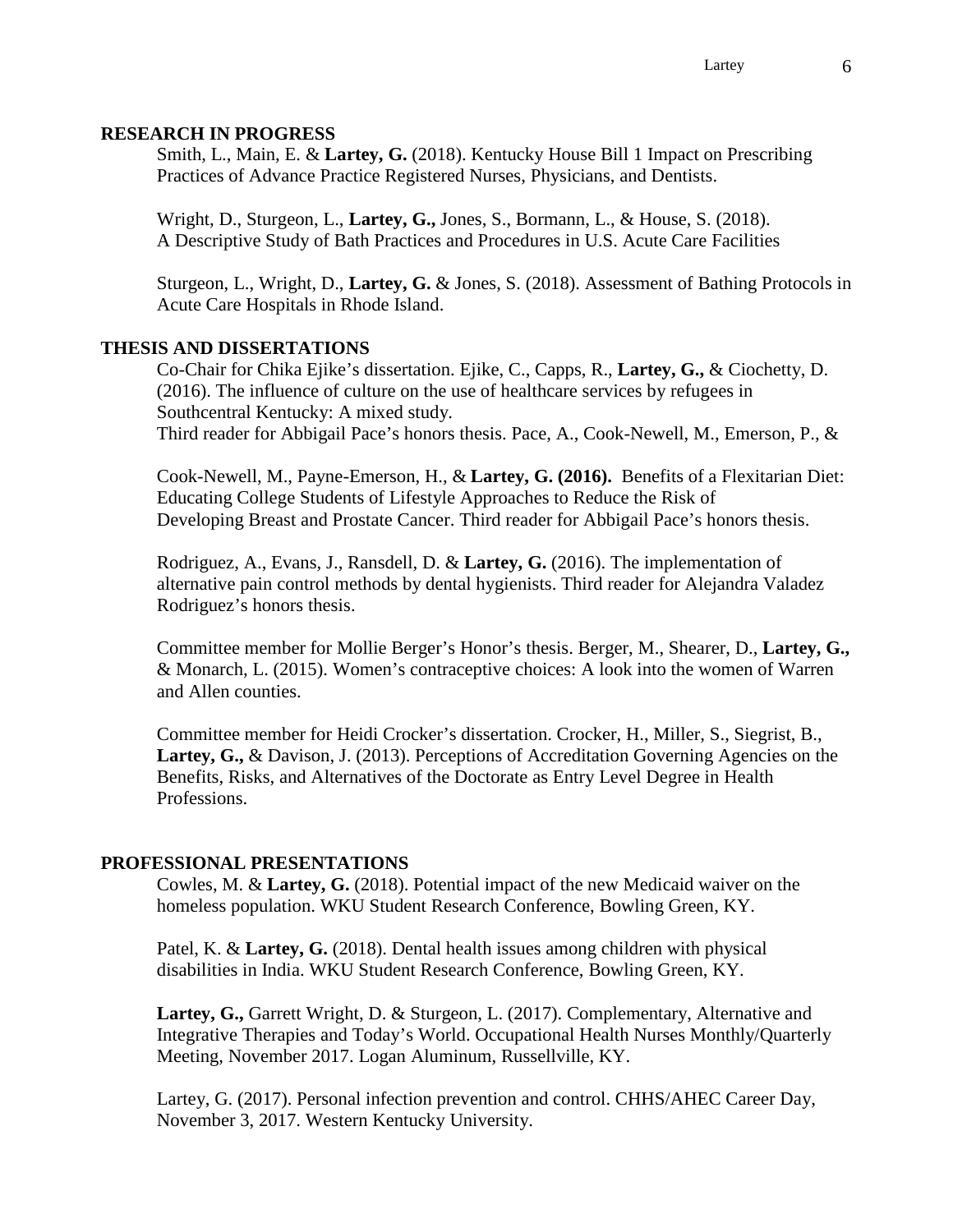Sujaya, T. & **Lartey, G.** & Hunt, Matthew. Bone Mineral Density among Women in South Central Kentucky. Poster presentation 69<sup>th</sup> Annual KPHA Convention. March 11-13, 2017. Owensboro, KY.

Sujaya, T. & Lartey, G. Tuberculosis - The threat is real! Poster presentation at the 18<sup>th</sup> Annual Kentucky Rural Health Association Conference. August 25-26, 2015. Bowling Green, KY.

Sujaya, T. & Lartey, G. Tuberculosis - The threat is real! Poster Presentation at the 68<sup>th</sup> Annual KPHA Convention. April 14-16, 2016. Owensboro, KY.

Lartey, G. & Wright, D. (2015). The role of school nurses in complementary, alternative and integrative medicine use among students in the Barren River District Health Department Region. 2015 Workshop for Barren River District Health Department School Nurses. Bowling Green, KY.

Watkins, C., **Lartey, G.,** Macy, G., Golla, V. & Lovely, Teresa. (2014). State-wide assessment of comprehensive worksite health promotion programs in Kentucky. 66th Annual Kentucky Public Health Association, Louisville, KY.

Perkins, M., Aghenta, E., **Lartey, G.** & Macy, G. (2014). Self-esteem measures among college students. 66<sup>th</sup> Annual Kentucky Public Health Association, Louisville, KY.

Aghenta, E. Macy, G., Shearer, D. & **Lartey, G.** (2014). Using the Theory of Planned Behavior to explain physical activity among college students. 66<sup>th</sup> Annual Kentucky Public Health Association, Louisville, KY.

Michimi, Aki, Ellis-Griffith, G., **Lartey, G.,** Ellis-Griffith, C. & Hunt M. (2013). Selfreported diabetes and measured glucose among mobile diabetes screening participants in South Central Kentucky: a cross-sectional study. 65<sup>th</sup> Annual Kentucky Public Health Association, Louisville, KY.

Jones, M. S., Abell, C., Williams, D. & **Lartey, G.** (2011). Measurement of Critical Thinking for the RN to BSN Student. Oral presentation at the Southern Nursing Research Society 25th Annual Conference in Jacksonville, Florida.

**Lartey, G.,** Mkanta, W., Abrefa-Gyan, T., Singh, S., & Ansari, H. (2011). Racial differences in diagnosis among HIV/AIDS female veterans receiving care in Veterans Affairs facilities. Oral presentation at the 138<sup>th</sup> Annual American Public Health Association Meeting and Exposition. November 6-10, Denver, CO.

Mkanta, W., **Lartey, G.,** Mejia, M., Abrefa-Gyan, T., Singh, S., Ansari, H., Duncan, R. P. (2011). Duration of AIDS and Its Influence on Service Use for Serious Mental Illness, Anxiety and Sexual Disorders. Oral presentation at the 138<sup>th</sup> Annual American Public Health Association Meeting and Exposition. November 6-10, Denver, CO.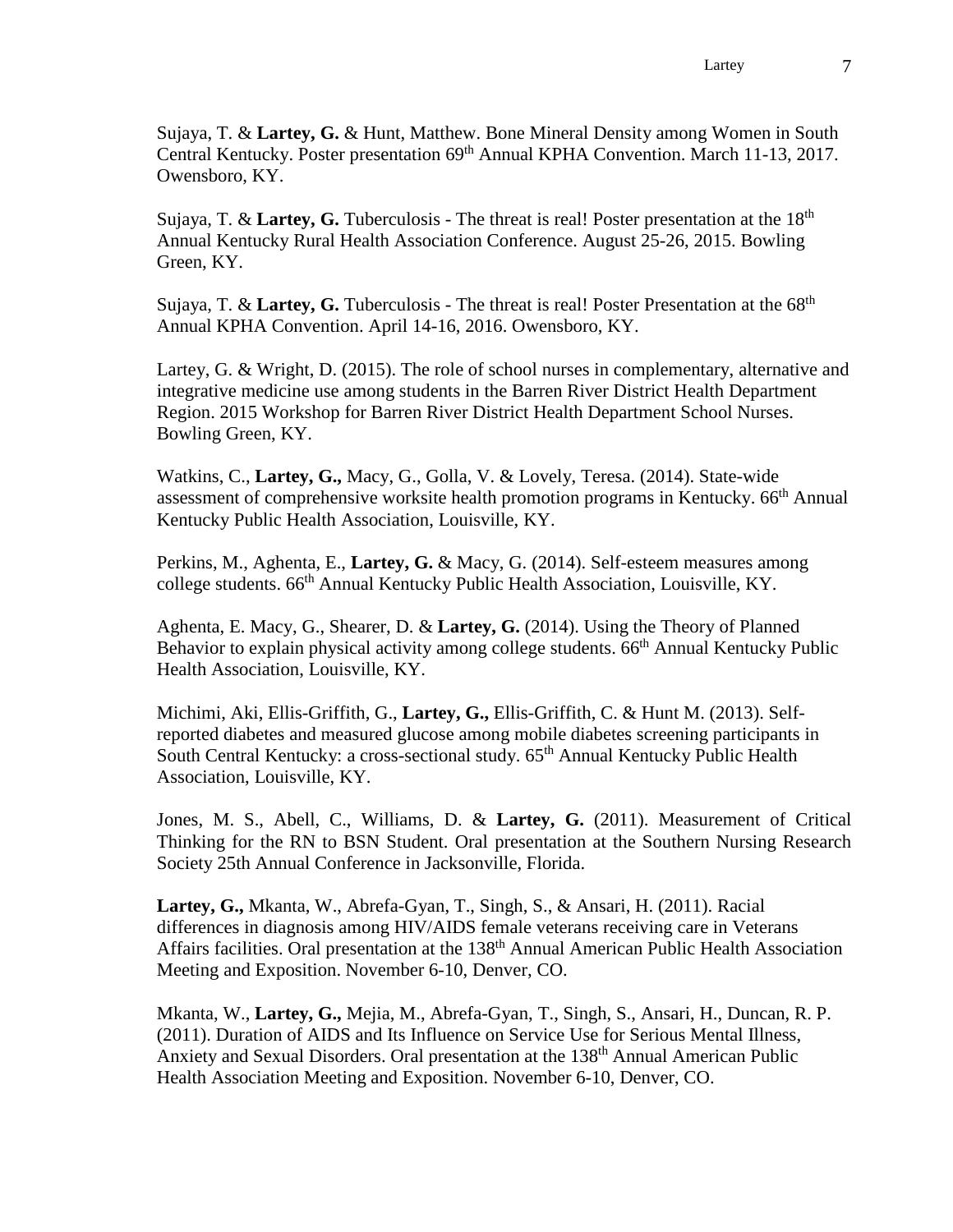Mandale,P., Bhoyar, S. & **Lartey, G.** (2010). Cultural variation and its effect on student teacher interaction and learning. Poster presentation at the 62nd Annual KPHA Convention. Louisville, KY.

Mandale,P., Bhoyar, S. & **Lartey, G.** (2010). Cultural variation and its effect on student teacher interaction and learning. Poster presentation at the 40<sup>th</sup> Annual WKU Student Research Conference. Bowling Green, KY.

Jones, M. S., Abell, C., Williams, D. & **Lartey, G.** (2009). Measurement of Critical Thinking for the RN to BSN Student. Poster presentation at the 2009 American Association of Critical Care Nurses Baccalaureate Education Conference in Chicago, IL.

Jones, M. S., Abell, C., Williams, D. & **Lartey, G.** (2009). Measurement of Critical Thinking for the RN to BSN Student. Poster presentation at the  $12<sup>th</sup>$  Annual Nursing Research Day, Bowling Green, KY.

Blick, S., **Lartey, G.,** & Houchin, L. (2008). Trends in teen pregnancy and a practical adaptation of an abstinence curriculum. At the Kentucky Teen Pregnancy Conference, Bowling Green, KY.

Mishra, S., **Lartey, G.** (2008). Factors influencing the health behaviors of international students at a South Central Kentucky University. At the 60<sup>th</sup> Annual Convention of the Kentucky Public Health Association, Louisville, KY.

Mounce, A., Hall, Meredith, Ward, J. Francis, M., & **Lartey, G.** (2008). School bus safety program for Bristow Elementary School. Poster presentation at the 38<sup>th</sup> Annual WKU Student Research Conference, Bowling Green, KY.

Murray, E., Kariman, M., Starkey, K., Clausen, K., Dandrigde, A., & **Lartey, G.** (2008). Pedestrian safety program for Dishman-McGinnis Elementary School. Poster presentation at the 38th Annual WKU Student Research Conference, Bowling Green, KY.

Williams, D., Bracewell, J., Deng, K., Bittel, K., & **Lartey, G.** (2008). Bicycle safety program for Safe-T-City Bowling Green. Poster presentation at the 38<sup>th</sup> Annual WKU Student Research Conference, Bowling Green, KY.

Willoughby, N., Johnson, R., Meeks, L., **Lartey, G.** (2008). Skateboarding program for Parker Bennett Curry Elementary School. Poster presentation at the 38<sup>th</sup> Annual WKU Student Research Conference, Bowling Green, KY.

Bowles, T., Shabbar, R., **Lartey, G.** & Habib, F. (2008). Selected health departments' activities in promoting motor vehicle safety among children. Poster presentation at the 60<sup>th</sup> Annual Convention of the Kentucky Public Health Association, Loisville, KY.

**Lartey, G.**, Mishra, S., Odonwodo, D., Chitalu, C., & Chafatelli, A. (2007). International students' health: A tool for academic success. Poster presentation at the FaCET 2007 Summer Conference, Bowling Green, KY.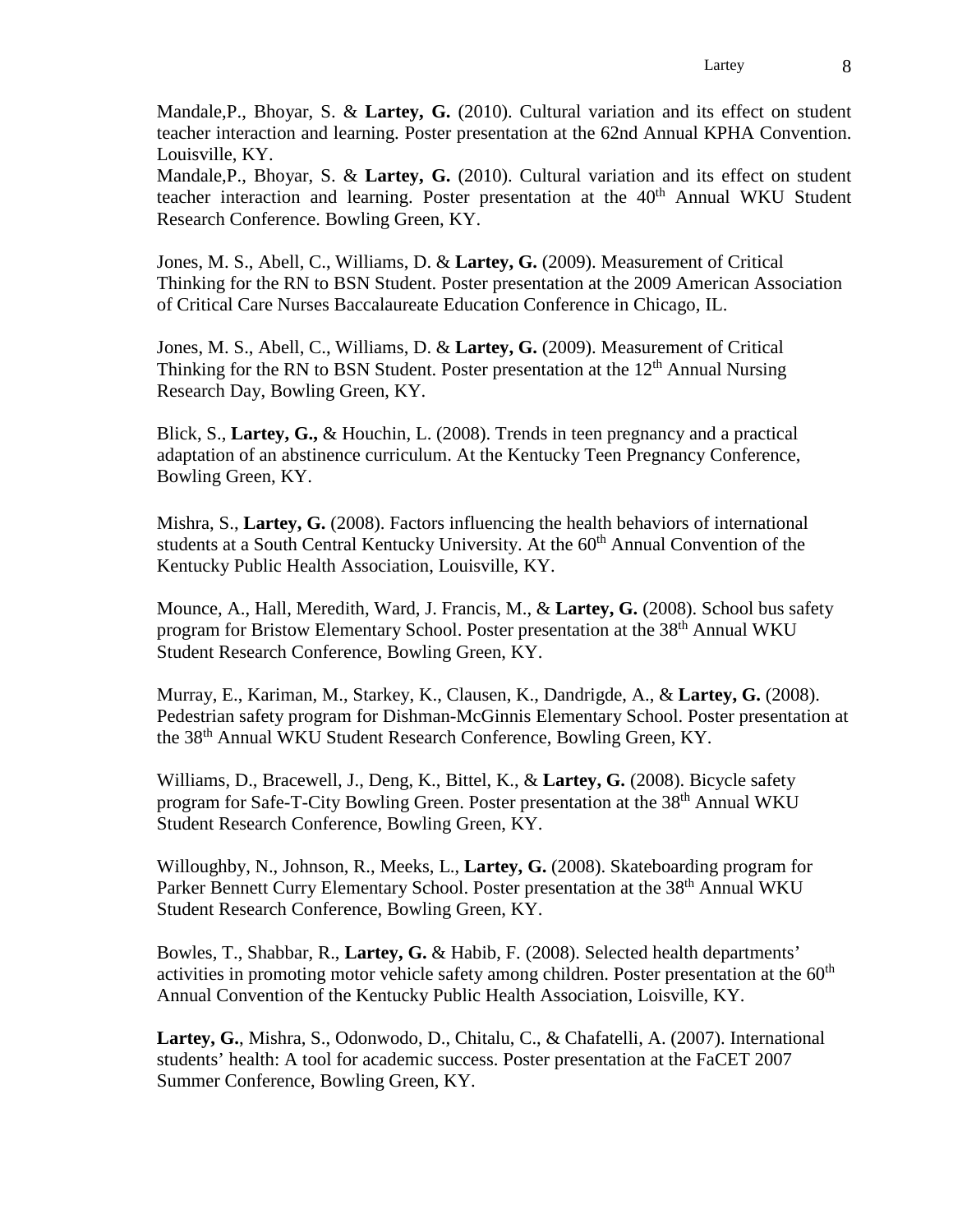Odonwodo, D., Mishra, S., Chitalu, C., & Chafatelli, A., & **Lartey, G.** (2007). Factors influencing the health behaviors of international students at the Western Kentucky University. Poster presentation at the 37<sup>th</sup> Annual WKU Student Research Conference, Bowling Green, KY.

**Lartey, G.**, Price, J. H., Telljohann, S., Dake, J., & Yingling, F. (2006). Primary grade teachers' perceptions and practices regarding pedestrian safety education. At the 80<sup>th</sup> Annual American School Health Association Conference, St. Louis, MO.

**Lartey, G**., Iyiegbuniwe, E., & Odonwodo, D. (2006). NGOs and public health in Africa: Health promotion programs to reduce diseases and disabilities. At the 39<sup>th</sup> Annual Conference of the African Heritage Studies Association, Tampa, FL.

# **PROFESSIONAL DEVELOPMENT/TRAININGS**

### **2018**

Council on Education for Public Health (CEPH) 2016 Site Visitor Criteria Refresher Webinar, February 2018

Certified Health Education Specialist (CHES) Changes to the Administration of the CHES and MCHES Examinations, February 2018.

#### **2017**

Council on Education for Public Health (CEPH) Site Visitor Training, November 5, 2017. Atlanta, GA.

Small Teaching Conference, July 27, 2017.

Student Success Summit, January 17, 2017.

#### **2006-2013**

Designed PH 261 Independent Learning online course.

Designed PH 383 online course.

Designed PH 381 online course. FaCET Workshops, 2007-2010, WKU Critical Thinking Workshops, 2007-2008, WKU DELO-FaCET Colloquium, WKU Campus Advising Network Series, 2007-2012 Colonnade Educational Sessions, 2014

#### **Conferences/Workshops/Seminars**

Barren River District Cancer Council Meeting (Kentucky Cancer Program), November 15, 2017. Bowling Green, KY.

44th Annual State Conference of the Ohio School Nurses Association. March 24-26, 2017. Student Success Summit, January 17, 2017. Toledo, OH. 68th Annual KPHA Convention. April 14-16, 2016. Owensboro, KY

67th Annual KPHA Convention. April 14-16, 2015. Owensboro, KY.

66th Annual KPHA Convention. April 14-17, 2014. Louisville, KY.

64th Annual KPHA Convention. March 27-30, 2012. Louisville, KY.

63rd Annual KPHA Convention. March 7-11, 2011. Louisville, KY.

62nd Annual KPHA Convention, March 29-31, 2010. Louisville, KY.

138th Annual American Public Health Association Meeting and Exposition. November 6-10, 2010. Denver, CO.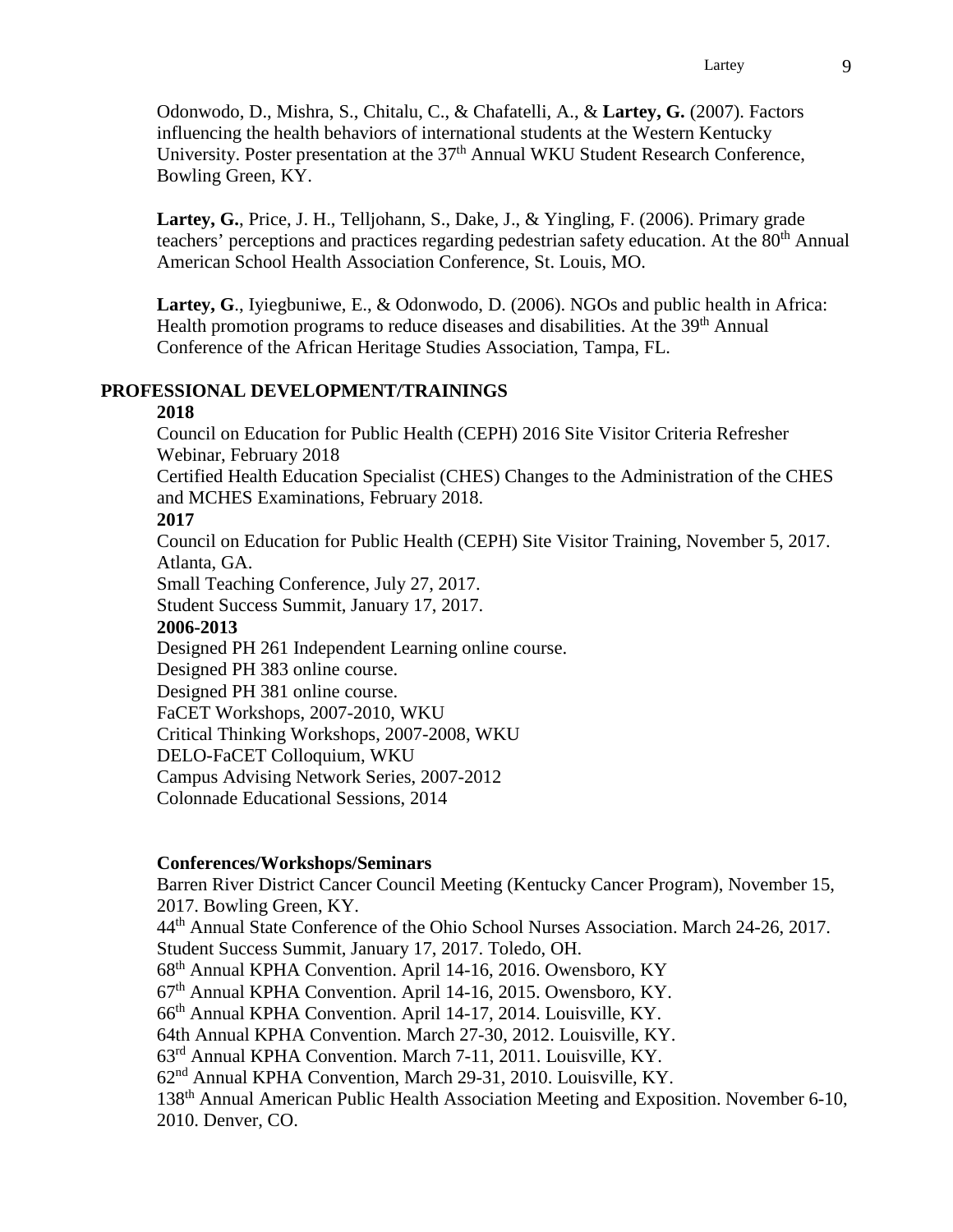60th Annual Kentucky Public Health Association Convention. April 21-24, 2009. Louisville, KY.

59th Annual Kentucky Public Health Association Convention. March 22-24, 2008. Louisville, KY.

135th Annual American Public Health Association Meeting and Exposition. November 3-7, 2007. Washington, DC.

80<sup>th</sup> Annual American School Health Association Conference. October 11-14, 2006. St. Louis, MO.

39th Annual Conference of the African Heritage Studies Association. October 19- 21, 2006. Tampa, FL.

McGraw-Hill Personal Health Symposium, February 18-21, 2010, Amelia Island, FL. Completed Master Advisor Certificate Program, January-May, 2011, WKU. Engaging the Spirit, 2006-2010, WKU

## **STUDENT ENGAGEMENT/ACTIVITIES**

Master Plan Presentation, 2017 Master Plan Convocation, 2017 Academic Transition Program/Topper Orientation Program 2007-Present Focus on Western/Head for the Hill, 2014-Present Majors and Minors Fair, 2010-Present PH 580 Field trip to Barren River District Health Department, Bowling Green, KY. Undergraduate and graduate graduation ceremonies, 2007-2013 Outstanding Black Graduates Recognition Ceremony, 2011-2013 Focus on Western, 2006-2014 Spring Preview, 2007-2013 Faculty Advisor, Kentucky Public Health Association, WKU Chapter, 2007-2012 Faculty Co-sponsor, Kentucky Public Health Association, WKU Chapter, 2012 to Present Faculty Advisor, African Students Union WKU

#### **PROFESSIONAL ORGANIZATIONS**

National Association of School Nurses Ohio School Nurses Association Kentucky Public Health Association African Heritage Studies Association American Public Health Association

#### **SERVICE**

### **University Service**

**Member,** Assistant Director of Health Education and Promotion, 2017 **Member,** University Academic Pathway Committee, 2016 **Member,** University Faculty Advising Award Committee, 2015-Present **Member,** International Education Week Committee, 2016 **Member,** Office of Sponsored Programs Search Committee, 2009 **Member,** Professional Education Council, 2006-2011, WKU

**College Service Member,** CHHS Commencement Committee **Member,** CHHS Strategic Plan Teaching Effectiveness Committee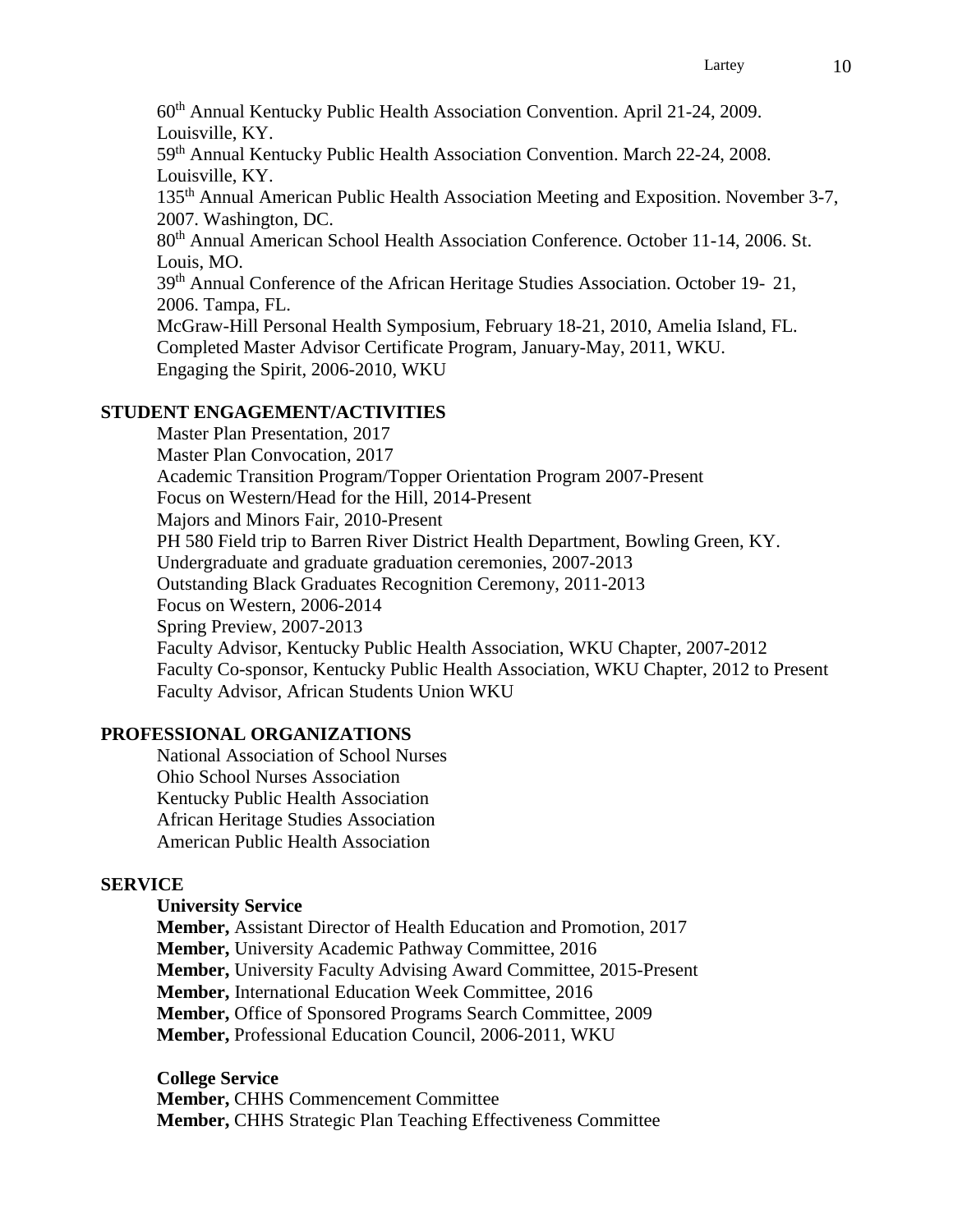**Member-at-large,** Undergraduate Curriculum Committee, 2011-2015, College of Health and Human Services **Member**, School of Nursing Faculty Search Committee, 2011 **Member,** Health Sciences Council, 2006-2008, College of Health and Human Services, WKU

# **Department Service**

**Co-chair,** 2018 Public Health Visiting Assistant Professor Position Public Health Ambassador **Chair,** 2017/18 Faculty Promotion Committee **Member,** Undergraduate Curriculum Council, 2007-2010; 2015-Present, College of Health and Human Services, WKU **Alternate Member,** Undergraduate Curriculum Council, 2006-2007, College of Health & Human Services, Western Kentucky University. **Coordinator,** Undergraduate Public Health Program, 2006-Present, WKU **Director,** Master of Public Health Program, 2013-2016, WKU **Member,** Biostatistician/Epidemiologist Search Committee, 2009, WKU **2006-2009 Member,** Practical Experience Committee, Western Kentucky University. **Member,** Advising and Retention Committee, Western Kentucky University. **Member,** Orientation Committee, Western Kentucky University. **2007 Member,** Public Health/Healthcare Administration Faculty Search Committee, Western Kentucky University. **Member,** Master of Public Health Director Search Committee, Western Kentucky University. **Member,** Healthcare Administration Faculty Search Committee, Western Kentucky University. **Member,** Department's Building and Space Committee. **2006 Member,** Healthcare Administration Undergraduate Coordinator Search Committee, Western Kentucky University.

# **Community Service**

**Member,** Site Based Decision Making Council, Potter Gray School, 2009-2010, Bowling Green, KY

**Secretary to the Board of Directors,** 2007-2010, South Central Kentucky Chapter of the American Red Cross, Bowling Green, KY

**Board Member,** South Central Kentucky Chapter of the American Red Cross, 2007-2010 Bowling Green, KY

# **TEACHING ASSIGNMENTS (2006-Present)**

- PH 100 Personal Health
- PH 261 Foundations of Health
- PH 381 Community Health
- PH 383 Biostatistics for the Health Sciences
- PH 485 Methods of Community Health Education